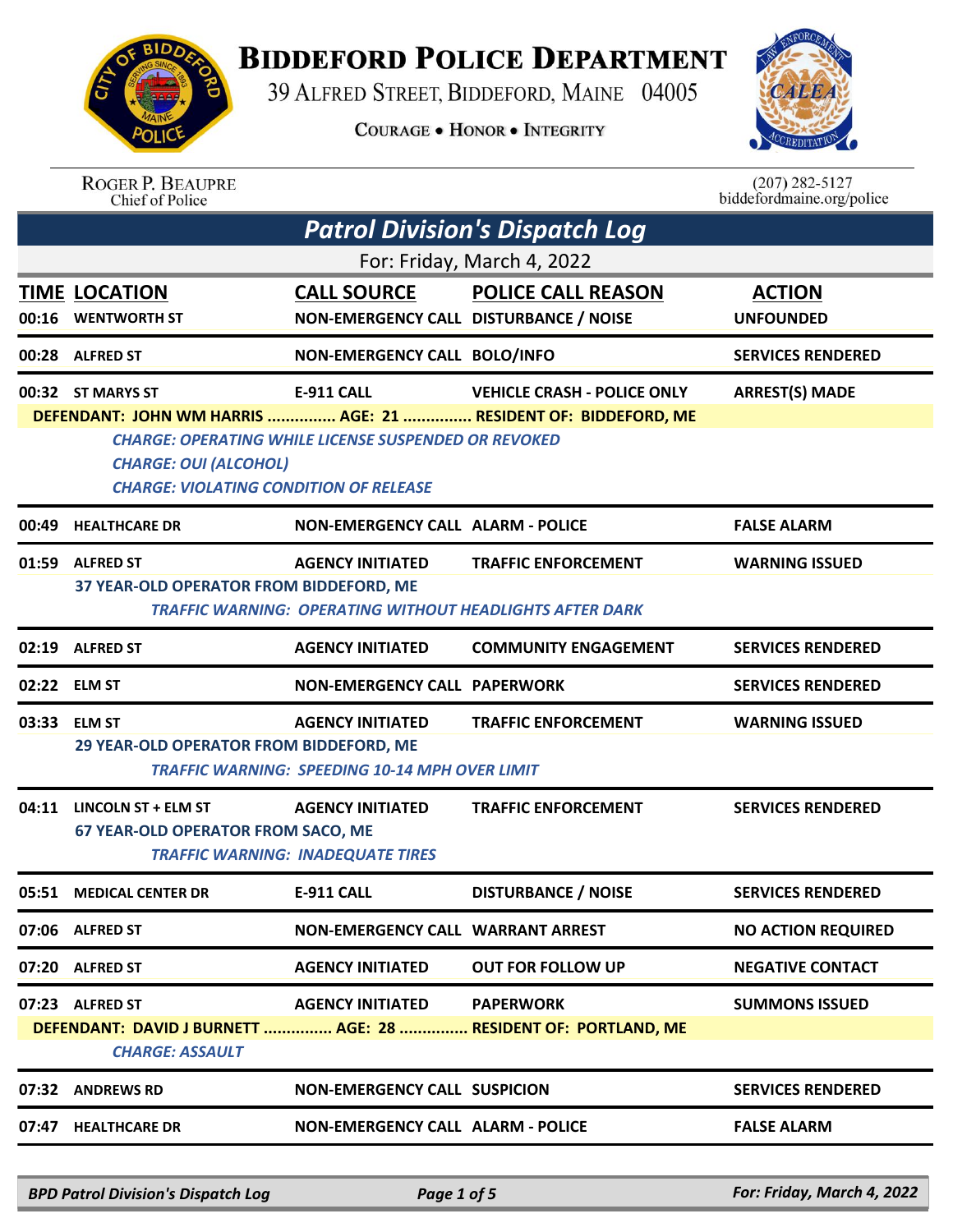|       | <b>TIME LOCATION</b><br>08:04 GREEN ST                                                                                                                                                                                                                                                                                                                                                                                                                                                                                            | <b>CALL SOURCE</b><br><b>WALK-IN AT STATION</b>                                 | <b>POLICE CALL REASON</b><br><b>SUSPICION</b>                                                                                                                      | <b>ACTION</b><br><b>SERVICES RENDERED</b> |  |
|-------|-----------------------------------------------------------------------------------------------------------------------------------------------------------------------------------------------------------------------------------------------------------------------------------------------------------------------------------------------------------------------------------------------------------------------------------------------------------------------------------------------------------------------------------|---------------------------------------------------------------------------------|--------------------------------------------------------------------------------------------------------------------------------------------------------------------|-------------------------------------------|--|
| 08:27 | <b>HILL ST + PARKER RIDGE RD</b><br><b>AGENCY INITIATED</b><br><b>TRAFFIC ENFORCEMENT</b><br><b>WARNING ISSUED</b><br>77 YEAR-OLD OPERATOR FROM OLD ORCHARD BEACH, ME<br><b>TRAFFIC WARNING: SPEEDING 10-14 MPH OVER LIMIT IN SCHOOL ZONE</b>                                                                                                                                                                                                                                                                                     |                                                                                 |                                                                                                                                                                    |                                           |  |
|       | 08:28 MAIN ST                                                                                                                                                                                                                                                                                                                                                                                                                                                                                                                     | <b>AGENCY INITIATED</b>                                                         | <b>OUT FOR FOLLOW UP</b>                                                                                                                                           | <b>NEGATIVE CONTACT</b>                   |  |
|       | 09:11 FOSS ST + POOL ST<br>45 YEAR-OLD OPERATOR FROM BIDDEFORD, ME                                                                                                                                                                                                                                                                                                                                                                                                                                                                | <b>AGENCY INITIATED</b>                                                         | <b>TRAFFIC ENFORCEMENT</b><br>TRAFFIC WARNING: OPERATE VEHICLE W/O VALID INSPECTION CERTIFICATE                                                                    | <b>WARNING ISSUED</b>                     |  |
|       | 09:21 HILL ST                                                                                                                                                                                                                                                                                                                                                                                                                                                                                                                     | <b>AGENCY INITIATED</b>                                                         | <b>COMMUNITY ENGAGEMENT</b>                                                                                                                                        | <b>SERVICES RENDERED</b>                  |  |
|       | 09:31 ELM ST                                                                                                                                                                                                                                                                                                                                                                                                                                                                                                                      | <b>AGENCY INITIATED</b>                                                         | <b>DISABLED VEHICLE</b>                                                                                                                                            | <b>SERVICES RENDERED</b>                  |  |
|       | 10:16 ALFRED ST + PORTER ST                                                                                                                                                                                                                                                                                                                                                                                                                                                                                                       | <b>AGENCY INITIATED</b><br><b>CHARGE: OPERATING WITH SUSPENDED REGISTRATION</b> | <b>TRAFFIC ENFORCEMENT</b><br>DEFENDANT: STORMIE SKY KEHLING  AGE: 31  RESIDENT OF: SACO, ME<br>TRAFFIC CITATION: OPERATE VEHICLE W/O VALID INSPECTION CERTIFICATE | <b>SUMMONS ISSUED</b>                     |  |
|       | 10:17 SOUTH ST<br><b>36 YEAR-OLD OPERATOR FROM LYMAN, ME</b>                                                                                                                                                                                                                                                                                                                                                                                                                                                                      | <b>AGENCY INITIATED</b><br><b>TRAFFIC WARNING: SPEEDING 1-9 MPH OVER LIMIT</b>  | <b>TRAFFIC ENFORCEMENT</b><br><b>TRAFFIC CITATION: FAILING TO PRODUCE EVIDENCE OF VEHICLE INSURANCE</b>                                                            | <b>VSAC ISSUED</b>                        |  |
|       | 10:27 SOUTH ST + BRIARWOOD DR<br><b>AGENCY INITIATED</b><br><b>TRAFFIC ENFORCEMENT</b><br><b>VSAC ISSUED</b><br>DEFENDANT: LISA JO GIESINGER-MARTIN  AGE: 39  RESIDENT OF: BIDDEFORD, ME<br><b>TRAFFIC CITATION: FAILING TO PRODUCE EVIDENCE OF VEHICLE INSURANCE</b><br><b>TRAFFIC CITATION: OPERATE VEHICLE W/O VALID INSPECTION CERTIFICATE</b><br><b>TRAFFIC WARNING: OBSCURING MOTOR VEHICLE PLATES MARKS</b><br><b>TRAFFIC WARNING: OPERATING A DEFECTIVE MOTOR VEHICLE</b><br>TRAFFIC WARNING: SPEEDING 1-9 MPH OVER LIMIT |                                                                                 |                                                                                                                                                                    |                                           |  |
|       | 10:32 ALFRED ST                                                                                                                                                                                                                                                                                                                                                                                                                                                                                                                   | <b>OTHER</b>                                                                    | <b>DRUG BOX</b>                                                                                                                                                    | <b>SERVICES RENDERED</b>                  |  |
| 11:00 | <b>SOUTH ST + MAY ST</b><br><b>16 YEAR-OLD OPERATOR FROM KENNEBUNK, ME</b>                                                                                                                                                                                                                                                                                                                                                                                                                                                        | <b>AGENCY INITIATED</b><br><b>TRAFFIC WARNING: SPEEDING 1-9 MPH OVER LIMIT</b>  | <b>TRAFFIC ENFORCEMENT</b>                                                                                                                                         | <b>WARNING ISSUED</b>                     |  |
|       | 11:08 SOUTH ST + WESTMORE AVE<br><b>AGENCY INITIATED</b><br><b>TRAFFIC ENFORCEMENT</b><br><b>SUMMONS ISSUED</b><br>DEFENDANT: ROLANDO ANTONIO VIDAL-SOSA  AGE: 24  RESIDENT OF: MANCHESTER, NH<br><b>CHARGE: OPERATE VEHICLE WITHOUT LICENSE</b><br>TRAFFIC CITATION: SPEEDING 10-14 MPH OVER LIMIT<br>DEFENDANT: YAMILETH KARLA GARCIA  AGE: 23  RESIDENT OF: MANCHESTER, NH<br><b>CHARGE: PERMIT UNLAWFUL USE</b>                                                                                                               |                                                                                 |                                                                                                                                                                    |                                           |  |
|       | 11:10 QUIMBY ST                                                                                                                                                                                                                                                                                                                                                                                                                                                                                                                   | <b>E-911 CALL</b>                                                               | <b>JUVENILE OFFENSES</b>                                                                                                                                           | <b>TRANSPORT TO HOSPITAL</b>              |  |
|       | 11:15 BACON ST                                                                                                                                                                                                                                                                                                                                                                                                                                                                                                                    | <b>AGENCY INITIATED</b>                                                         | <b>PAPERWORK</b>                                                                                                                                                   | <b>PAPERWORK NOT SERVED</b>               |  |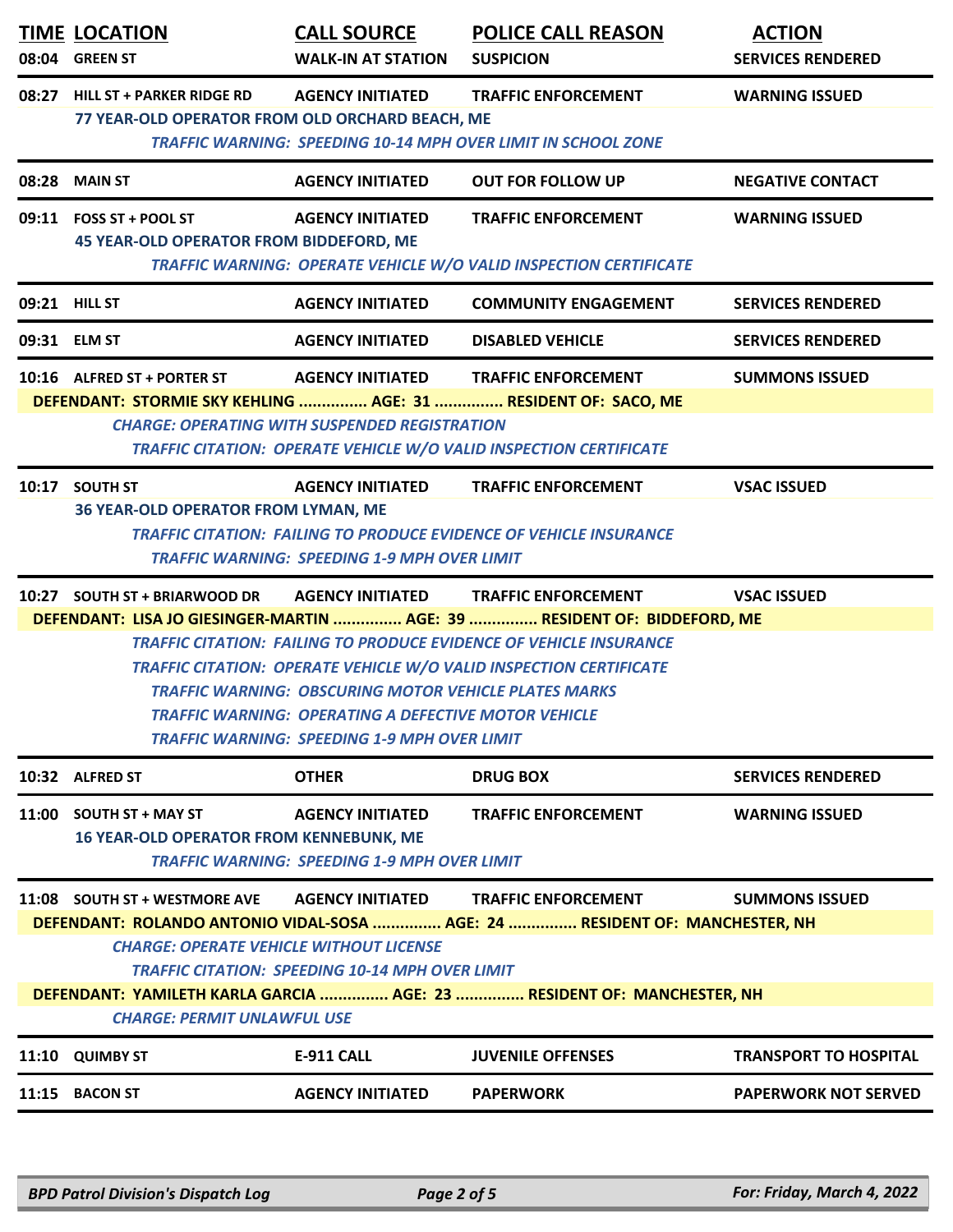| 11:39 | <b>TIME LOCATION</b><br><b>SOUTH ST + PAQUIN AVE</b>                                             | <b>CALL SOURCE</b><br><b>AGENCY INITIATED</b>                                             | <b>POLICE CALL REASON</b><br><b>TRAFFIC ENFORCEMENT</b>                                                                                                                        | <b>ACTION</b><br><b>WARNING ISSUED</b> |  |
|-------|--------------------------------------------------------------------------------------------------|-------------------------------------------------------------------------------------------|--------------------------------------------------------------------------------------------------------------------------------------------------------------------------------|----------------------------------------|--|
|       | 58 YEAR-OLD OPERATOR FROM BIDDEFORD, ME<br><b>TRAFFIC WARNING: SPEEDING 10-14 MPH OVER LIMIT</b> |                                                                                           |                                                                                                                                                                                |                                        |  |
|       | 11:46 SOUTH ST<br><b>65 YEAR-OLD OPERATOR FROM LYMAN, ME</b>                                     | <b>AGENCY INITIATED</b><br><b>TRAFFIC WARNING: SPEEDING 1-9 MPH OVER LIMIT</b>            | <b>TRAFFIC ENFORCEMENT</b>                                                                                                                                                     | <b>WARNING ISSUED</b>                  |  |
| 11:55 | <b>PROCTOR RD</b>                                                                                | <b>AGENCY INITIATED</b>                                                                   | <b>COMMUNITY ENGAGEMENT</b>                                                                                                                                                    | <b>SERVICES RENDERED</b>               |  |
| 11:58 | <b>SOUTH ST + WESTERN AVE</b><br><b>66 YEAR-OLD OPERATOR FROM BIDDEFORD, ME</b>                  | <b>AGENCY INITIATED</b><br><b>TRAFFIC WARNING: SPEEDING 1-9 MPH OVER LIMIT</b>            | <b>TRAFFIC ENFORCEMENT</b>                                                                                                                                                     | <b>WARNING ISSUED</b>                  |  |
|       | 12:03 SOUTH ST<br><b>67 YEAR-OLD OPERATOR FROM LYMAN, ME</b>                                     | <b>AGENCY INITIATED</b><br><b>TRAFFIC WARNING: SPEEDING 1-9 MPH OVER LIMIT</b>            | <b>TRAFFIC ENFORCEMENT</b>                                                                                                                                                     | <b>WARNING ISSUED</b>                  |  |
| 12:08 | <b>SOUTH ST</b><br>30 YEAR-OLD OPERATOR FROM BIDDEFORD, ME                                       | <b>AGENCY INITIATED</b><br><b>TRAFFIC WARNING: SPEEDING 1-9 MPH OVER LIMIT</b>            | <b>TRAFFIC ENFORCEMENT</b>                                                                                                                                                     | <b>WARNING ISSUED</b>                  |  |
|       | 12:13 SOUTH ST<br><b>64 YEAR-OLD OPERATOR FROM LYMAN, ME</b>                                     | <b>AGENCY INITIATED</b><br><b>TRAFFIC WARNING: SPEEDING 1-9 MPH OVER LIMIT</b>            | <b>TRAFFIC ENFORCEMENT</b>                                                                                                                                                     | <b>WARNING ISSUED</b>                  |  |
| 12:13 | <b>ELM ST</b><br>49 YEAR-OLD OPERATOR FROM BROOKSVILLE, ME                                       | <b>AGENCY INITIATED</b><br><b>TRAFFIC WARNING: FAILURE TO OBEY TRAFFIC CONTROL DEVICE</b> | <b>TRAFFIC ENFORCEMENT</b>                                                                                                                                                     | <b>WARNING ISSUED</b>                  |  |
| 12:20 | <b>SOUTH ST + WESTERN AVE</b><br>57 YEAR-OLD OPERATOR FROM BIDDEFORD, ME                         | <b>AGENCY INITIATED</b><br><b>TRAFFIC WARNING: SPEEDING 10-14 MPH OVER LIMIT</b>          | <b>TRAFFIC ENFORCEMENT</b><br>TRAFFIC WARNING:  FAILING TO NOTIFY STATE OF NAME AND ADDRESS CHANGE<br><b>TRAFFIC WARNING: OPERATE VEHICLE W/O VALID INSPECTION CERTIFICATE</b> | <b>WARNING ISSUED</b>                  |  |
|       | 12:28 MT PLEASANT ST<br>23 YEAR-OLD OPERATOR FROM BIDDEFORD, MA                                  | <b>AGENCY INITIATED</b><br><b>TRAFFIC WARNING: SPEEDING 1-9 MPH OVER LIMIT</b>            | <b>TRAFFIC ENFORCEMENT</b>                                                                                                                                                     | <b>WARNING ISSUED</b>                  |  |
| 12:35 | <b>SOUTH ST</b><br>54 YEAR-OLD OPERATOR FROM SACO, ME                                            | <b>AGENCY INITIATED</b><br><b>TRAFFIC WARNING: SPEEDING 10-14 MPH OVER LIMIT</b>          | <b>TRAFFIC ENFORCEMENT</b><br><b>TRAFFIC CITATION: FAILING TO PRODUCE EVIDENCE OF VEHICLE INSURANCE</b>                                                                        | <b>VSAC ISSUED</b>                     |  |
|       | 12:43 SOUTH ST + PAQUIN AVE<br>54 YEAR-OLD OPERATOR FROM BIDDEFORD, ME                           | <b>AGENCY INITIATED</b><br><b>TRAFFIC CITATION: SPEEDING 10-14 MPH OVER LIMIT</b>         | <b>TRAFFIC ENFORCEMENT</b>                                                                                                                                                     | <b>VSAC ISSUED</b>                     |  |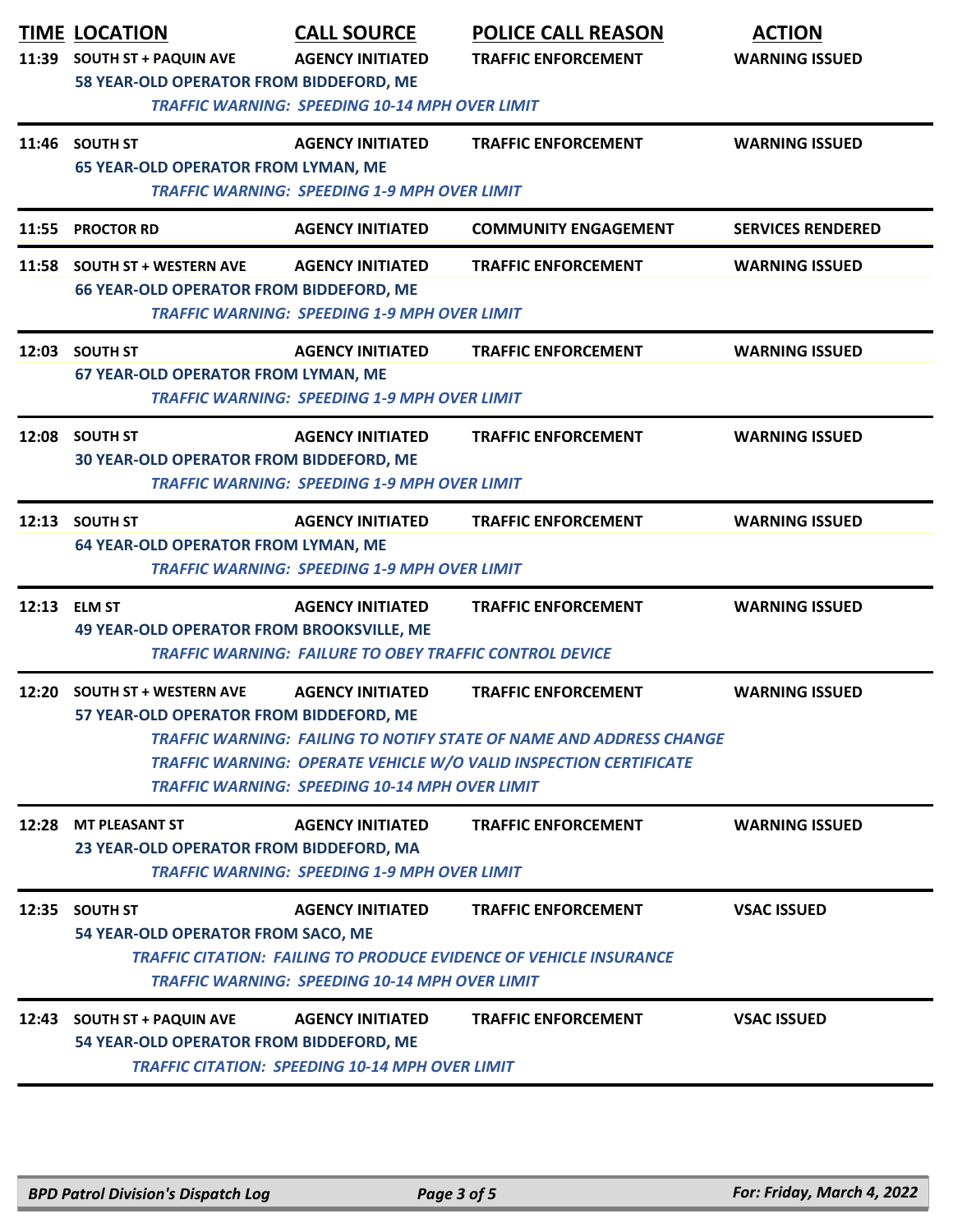|                                                                                        | <b>TIME LOCATION</b><br>12:52 SOUTH ST<br><b>72 YEAR-OLD OPERATOR FROM LIMERICK, ME</b> | <b>CALL SOURCE</b><br><b>AGENCY INITIATED</b><br><b>TRAFFIC CITATION: SPEEDING 15-19 MPH OVER LIMIT</b> | <b>POLICE CALL REASON</b><br><b>TRAFFIC ENFORCEMENT</b>                                                 | <b>ACTION</b><br><b>VSAC ISSUED</b> |
|----------------------------------------------------------------------------------------|-----------------------------------------------------------------------------------------|---------------------------------------------------------------------------------------------------------|---------------------------------------------------------------------------------------------------------|-------------------------------------|
|                                                                                        | 13:00 SOUTH ST<br>55 YEAR-OLD OPERATOR FROM DAYTON, ME                                  | <b>AGENCY INITIATED</b><br><b>TRAFFIC WARNING: SPEEDING 1-9 MPH OVER LIMIT</b>                          | <b>TRAFFIC ENFORCEMENT</b>                                                                              | <b>WARNING ISSUED</b>               |
|                                                                                        | 13:04 GRANITE ST                                                                        |                                                                                                         | NON-EMERGENCY CALL ATTEMPTED/THREATENED SUICIDE SERVICES RENDERED                                       |                                     |
|                                                                                        | 13:10 SOUTH ST<br>28 YEAR-OLD OPERATOR FROM DAYTON, ME                                  | <b>AGENCY INITIATED</b><br><b>TRAFFIC WARNING: SPEEDING 1-9 MPH OVER LIMIT</b>                          | <b>TRAFFIC ENFORCEMENT</b>                                                                              | <b>WARNING ISSUED</b>               |
|                                                                                        | 13:16 SOUTH ST + WESTERN AVE<br><b>18 YEAR-OLD OPERATOR FROM BUXTON, ME</b>             | <b>AGENCY INITIATED</b><br><b>TRAFFIC CITATION: SPEEDING 15-19 MPH OVER LIMIT</b>                       | <b>TRAFFIC ENFORCEMENT</b><br><b>TRAFFIC CITATION: FAILING TO PRODUCE EVIDENCE OF VEHICLE INSURANCE</b> | <b>VSAC ISSUED</b>                  |
|                                                                                        | 13:28 SOUTH ST + MAPLEWOOD AVE<br>20 YEAR-OLD OPERATOR FROM SOUTH PORTLAND, ME          | <b>AGENCY INITIATED</b><br><b>TRAFFIC CITATION: SPEEDING 10-14 MPH OVER LIMIT</b>                       | <b>TRAFFIC ENFORCEMENT</b><br>TRAFFIC WARNING: OPERATE VEHICLE W/O VALID INSPECTION CERTIFICATE         | <b>VSAC ISSUED</b>                  |
|                                                                                        | 13:52 WEST ST<br>36 YEAR-OLD OPERATOR FROM BIDDEFORD, ME                                | <b>AGENCY INITIATED</b><br><b>TRAFFIC WARNING: SPEEDING 1-9 MPH OVER LIMIT</b>                          | <b>TRAFFIC ENFORCEMENT</b><br>TRAFFIC WARNING: FAILING TO NOTIFY STATE OF NAME AND ADDRESS CHANGE       | <b>WARNING ISSUED</b>               |
| 13:58                                                                                  | <b>GRANITE ST</b><br>24 YEAR-OLD OPERATOR FROM BIDDEFORD, ME                            | <b>AGENCY INITIATED</b><br><b>TRAFFIC WARNING: SPEEDING 1-9 MPH OVER LIMIT</b>                          | <b>TRAFFIC ENFORCEMENT</b>                                                                              | <b>WARNING ISSUED</b>               |
|                                                                                        | 14:11 BIRCH ST                                                                          |                                                                                                         | NON-EMERGENCY CALL VIOL OF BAIL CONDITIONS                                                              | <b>SERVICES RENDERED</b>            |
|                                                                                        | 14:26 FOSS ST                                                                           | <b>AGENCY INITIATED</b>                                                                                 | <b>OUT FOR FOLLOW UP</b>                                                                                | <b>SERVICES RENDERED</b>            |
|                                                                                        | 15:00 POOL ST                                                                           | <b>AGENCY INITIATED</b>                                                                                 | <b>COMMUNITY ENGAGEMENT</b>                                                                             | <b>SERVICES RENDERED</b>            |
| 15:06                                                                                  | <b>GREEN ST</b>                                                                         | <b>NON-EMERGENCY CALL CHECK WELFARE</b>                                                                 |                                                                                                         | <b>SERVICES RENDERED</b>            |
| 15:34                                                                                  | <b>QUIMBY ST</b>                                                                        | <b>NON-EMERGENCY CALL JUVENILE OFFENSES</b>                                                             |                                                                                                         | <b>SERVICES RENDERED</b>            |
|                                                                                        | 16:05 ALFRED ST                                                                         | <b>E-911 CALL</b>                                                                                       | <b>HARASSMENT</b>                                                                                       | <b>SERVICES RENDERED</b>            |
| 16:59                                                                                  | <b>WEST ST</b><br>56 YEAR-OLD OPERATOR FROM BIDDEFORD, ME                               | <b>AGENCY INITIATED</b>                                                                                 | <b>TRAFFIC ENFORCEMENT</b><br>TRAFFIC WARNING: OPERATE VEHICLE W/O VALID INSPECTION CERTIFICATE         | <b>WARNING ISSUED</b>               |
| 17:05                                                                                  | <b>GREEN ST</b>                                                                         | <b>AGENCY INITIATED</b>                                                                                 | <b>OUT FOR FOLLOW UP</b>                                                                                | <b>SERVICES RENDERED</b>            |
| 17:13                                                                                  | <b>ALFRED ST</b>                                                                        |                                                                                                         | NON-EMERGENCY CALL VEHICLE CRASH - POLICE ONLY                                                          | <b>STATE FORM TAKEN</b>             |
|                                                                                        | 17:50 BOULDER WAY                                                                       | <b>AGENCY INITIATED</b>                                                                                 | <b>TRAFFIC ENFORCEMENT</b>                                                                              | <b>WARNING ISSUED</b>               |
| For: Friday, March 4, 2022<br><b>BPD Patrol Division's Dispatch Log</b><br>Page 4 of 5 |                                                                                         |                                                                                                         |                                                                                                         |                                     |